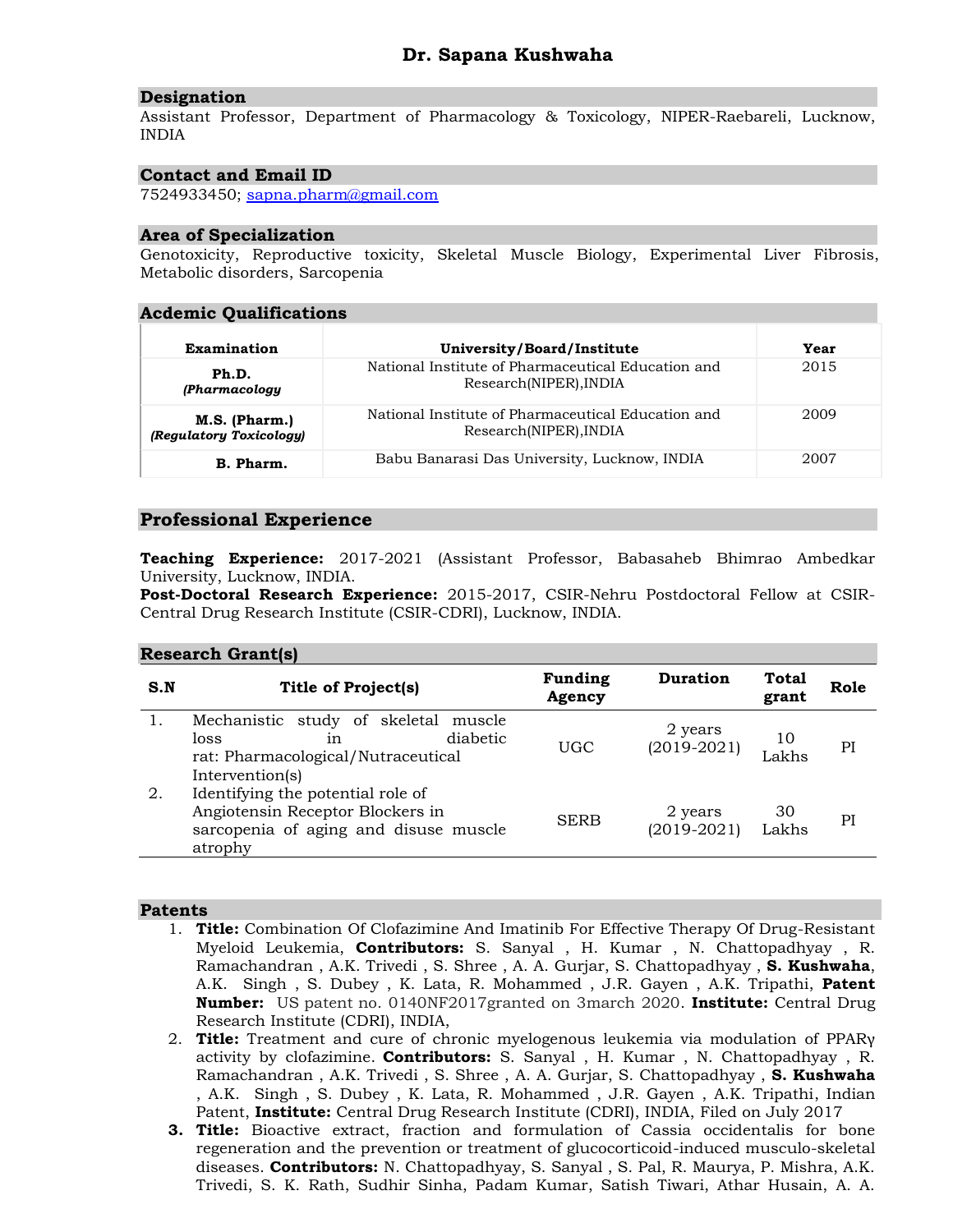Gurjar, **S. Kushwaha** , K. Lata, R. Mohammed , J.R. Gayen , A.K. Tripathi **Patent Number:** Indian Application No. 201811021504 , **Institute:** Central Drug Research Institute (CDRI), INDIA,

**4. Title:** Bioactive extract, fraction of cassia occidentalis and formulation thereof for bone regeneration **Contributors:** N. Chattopadhyay, S. Sanyal , S. Pal, R. Maurya, P. Mishra, A.K. Trivedi, S. K. Rath, Sudhir Sinha, Padam Kumar, Satish Tiwari, Athar Husain, A. A. Gurjar, **S. Kushwaha** , K. Lata, R. Mohammed , J.R. Gayen , A.K. Tripathi **Application Number:** 16/434323 (US Patent), **Institute:** Central Drug Research Institute (CDRI), INDIA.

## **Position held in previous Organization**

- ➢ Member of Departmental Research Committee
- ➢ Member of Internal Quality Assurance Committee
- ➢ Member of Gender Parity and Cultural Committee
- ➢ Member of Coordination Committee for Ph.D. Admisssion
- ➢ Member of Remedial Classes Committee imparting quality education to the students from weaker section of society
- ➢ Editor for BBAU Journal "International Journal of Social International Journal of Science Technology"

## **Conferences, Seminar and Presented lectures**

- ➢ Conferences: 15 (2-International, 13-National)
- ➢ Conference Proceedings: 01
- ➢ Paper Presentations: 02
- ➢ Poster Presentations: 13

## **Awards/Honors/Achievements/Recognitions**

- Annual Incentive and certificate award to inventors for US patent no. 0140NF2017 entitled "Combination of clofazimine and imatinib for effective therapy of myeloid leukemia" on occasion of 70th Annual Day celebrations of CSIR-CDRI, 2021.
- Incentive award for excellence in Research publications 2021 for paper entitled "Leprosy drug clofazimine activates peroxisome proliferator-activated receptor-γ and synergizes with imatinib to inhibit chronic myeloid leukemia cells" on occasion of 70<sup>th</sup> Annual Day celebrations of CSIR-CDRI, 2021.
- Received **IUTOX Travel Award, 2020** to attend Society of Toxicology (SOT), 59<sup>th</sup> Annual Meeting and ToxExpo, USA (15 March, 2020 to 19 March, 2020) by International Union of Toxicology (IUTOX).
- Received **International Travel Support** (ITS/2020/000023)) grant by Science and Engineering Research Board (SERB), Govt. of India to attend SOT 59th Annual Meeting and ToxExpo , USA (15 March, 2020 to 19 March, 2020). *(Couldn't avail due to COVID19 Pandemic)*
- Awarded prestigious Indian **CSIR-Nehru post-doctoral fellowship** in year 2014.
- Published interview as a recipient of "**International Toxicologist Travel Award Winner**" 2014 in Association of Scientists of Indian Origin (ASIO)—SOT Aug 2014 newsletter**.**
- Received **Association of Scientists of Indian Origin (ASIO) 2014 International Toxicologist Travel Award**". This award constitutes a plaque and a monetary award for attending 53rd SOT meeting, Arizona, USA.
- Received "**Graduate Student Travel Award**" by Society of Toxicology (SOT), USA to attend 53rd SOT meeting, Arizona, USA, 2014. This award constitutes a monetary award.
- Received **International Travel Support (ITS)** grant by Department of Science and Technology (DST), Ministry of Science and Technology, Govt. of India (SB/ITS-Y/04949/2013-2014).
- Awarded **Senior Research Fellowship (SRF)** by Council of Scientific & Industrial Research (CSIR), India for completion of Ph.D. (2012-2013)
- Received **Senior Research Fellowship (SRF)** by Department of Science & Technology (DST) for project entitled as "Influence of Hyperglycemia (Diabetes mellitus) on the Toxicity of Selected Antihypertensive Drugs: Intervention of Protective Agents" (Dec 2009-2011).
- Awarded **Women Scientists Scholarship**, by Technology Information, Forecasting and Assessment Council (TIFAC under Department of Science & Technology) in year 2009. *(Not availed)*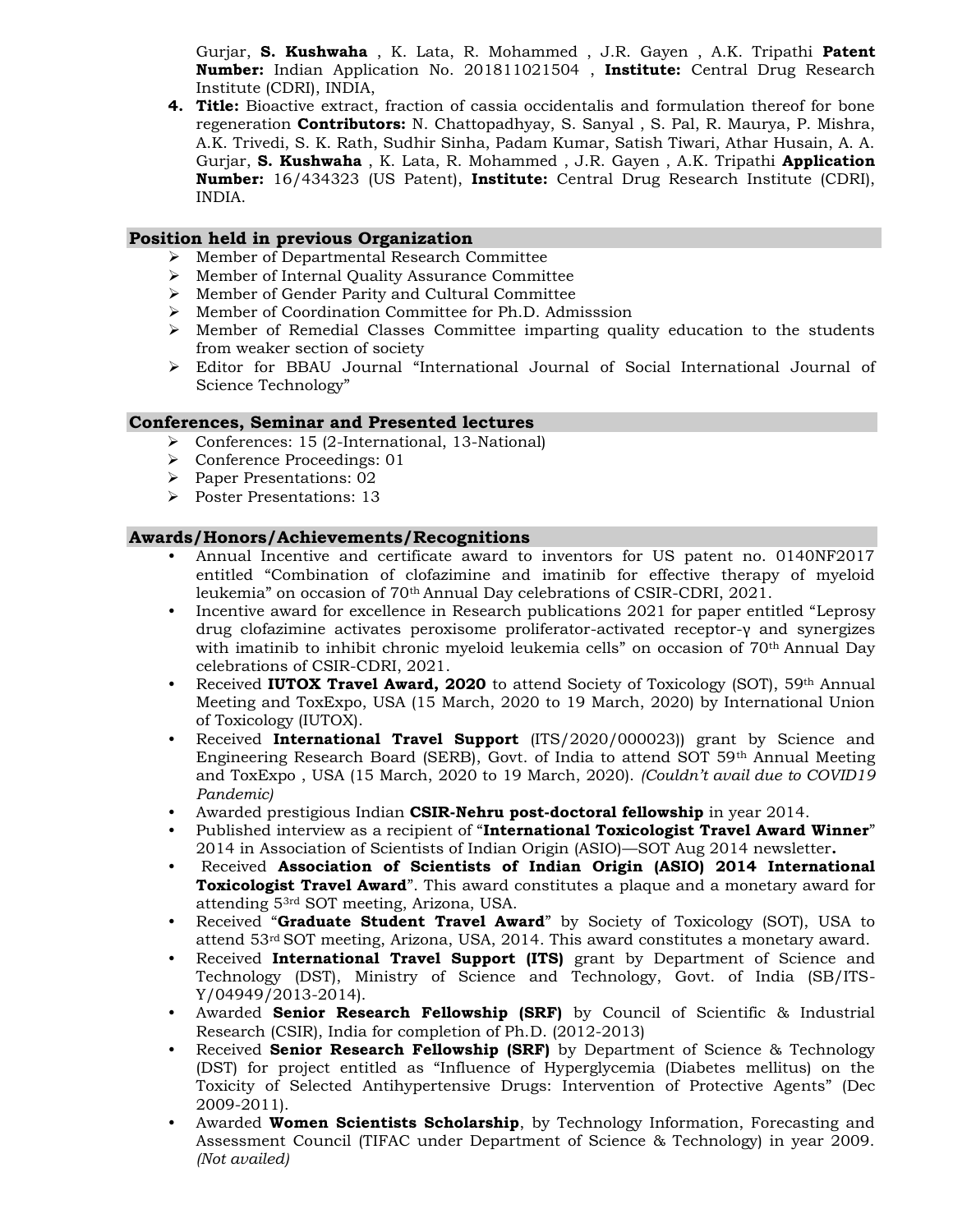## **Cited Work**

Research paper 'Evaluation of multi-organ DNA damage by comet assay from 28 days repeated dose oral toxicity test in mice: A practical approach for test integration in regulatory toxicity testing' **S. Kushwaha**, D. N. Tripathi, A. Vikram, P. Ramarao and G.B. Jena. (2010) **Regulatory Toxicology and Pharmacology**, 58,145-154 has been cited for "OECD Guideline for The Testing of Chemicals, *In vivo* Mammalian alkaline comet assay and Rodent alkaline single cell gel electrophoresis (Comet) assay **(***In vivo* **Mammalian alkaline comet assay OECD GUIDELINE 489).**

## **Certification Courses/Training**/**Workshop attended**

- ➢ Attended and received the certificate for two days yoga workshop on self management of excessive stress (SMET- 2019).
- ➢ Participated as active member in International Women's Day Symposium held in BBAU, Lucknow, India 2019
- ➢ Participated as delegate in Women Scientists and Entrepreneurs Conclave (WSE) conducted by India International Science Festival(IISF), Luck now, India 2018
- $\triangleright$  Attended certified course on one month orientation programme organised by University Grants Commission, India (20 Oct 2018-22 Nov. 2018).
- ➢ Attended certified course on one week faculty development programme organised by Ambedkar University, India (5 Jan 2018-17 Jan 2018).
- ➢ Completed DL-101, "General Course on Intellectual Property" from WIPO Worldwide Academy Geneva, 2009

#### **Research Publications**

- **1.** Deepika Gautam, Samipta Singh, Priyanka Maurya, Manjari Singh, **Kushwaha S** and Shubhini Awasthi Saraf, " Appraisal of Nano-lipidic Astaxanthin cum Thermoreversible Gel and its Efficacy in Haloperidol induced Parkinsonism", **Current Drug Delivery**, 2021 May 10.
- **2.** Pal S, Mittapelly N, Husain A, **Kushwaha S**, Chattopadhyay S, Kumar P, Ramakrishna E, Kumar S, Maurya R, Sanyal S, Gayen JR, Mishra PR, Chattopadhyay N, "A butanolic fraction from the standardized stem extract of Cassia occidentalis L delivered by a selfemulsifying drug delivery system protects rats from glucocorticoid-induced osteopenia and muscle atrophy", **Scientific Reports**, 2020 Jan 13;10(1):195.
- **3.** Kumar H, Chattopadhyay S, Das N, Shree S, Patel D, Mohapatra J, Gurjar A, **Kushwaha S**, Singh AK, Dubey S, Lata K, Kushwaha R, Mohammed R, Dastidar KG, Yadav N, Vishwakarma AL, Gayen JR, Bandyopadhyay S, Chatterjee A, Jain MR, Tripathi AK, Trivedi AK, Chattopadhyay N, Ramachandran R, Sanyal S, "Leprosy drug clofazimine activates peroxisome proliferator-activated receptor-γ and synergizes with imatinib to inhibit chronic myeloid leukemia cells", **Haematologica**, 2020 Apr;105(4):971-986.
- **4.** Gurjar AA**†** , **Kushwaha S†** , Chattopadhyay S**†** , Das N**†** , Pal S, China SP, Kumar H, Trivedi AK, Guha R, Chattopadhyay N, Sanyal S, "Long acting GLP-1 analog liraglutide ameliorates skeletal muscle atrophy in rodents", **Metabolism**, 2020 Feb;103:154044.( **†** Equal authorship)
- **5.** Singh AK, Shree S, Chattopadhyay S, Kumar S, Gurjar A, **Kushwaha S**, Kumar H, Trivedi AK, Chattopadhyay N, Maurya R, Ramachandran R, Sanyal S, "Small molecule adiponectin receptor agonist GTDF protects against skeletal muscle atrophy", Molecular and Cellular Endocrinology, 2017 Jan 5;439:273-285.
- **6.** China SP, Pal S, Chattopadhyay S, Porwal K, **Kushwaha S**, Bhattacharyya S, Mittal M, Gurjar AA, Barbhuyan T, Singh AK, Trivedi AK, Gayen JR, Sanyal S, Chattopadhyay N, "Globular adiponectin reverses osteo-sarcopenia and altered body composition in ovariectomized rats", **Bone**, 2017 Dec;105:75-86.
- **7.** Yadav M, Singh AK, Kumar H, Rao G, Chakravarti B, Gurjar A, Dogra S, **Kushwaha S**, Vishwakarma AL, Yadav PN, Datta D, Tripathi AK, Chattopadhyay N, Trivedi AK, Sanyal S, "Epidermal growth factor receptor inhibitor cancer drug gefitinib modulates cell growth and differentiation of acute myeloid leukemia cells via histamine receptors", **Biochimica et. Biophysica Acta**, 2016 Oct;1860(10):2178-90.